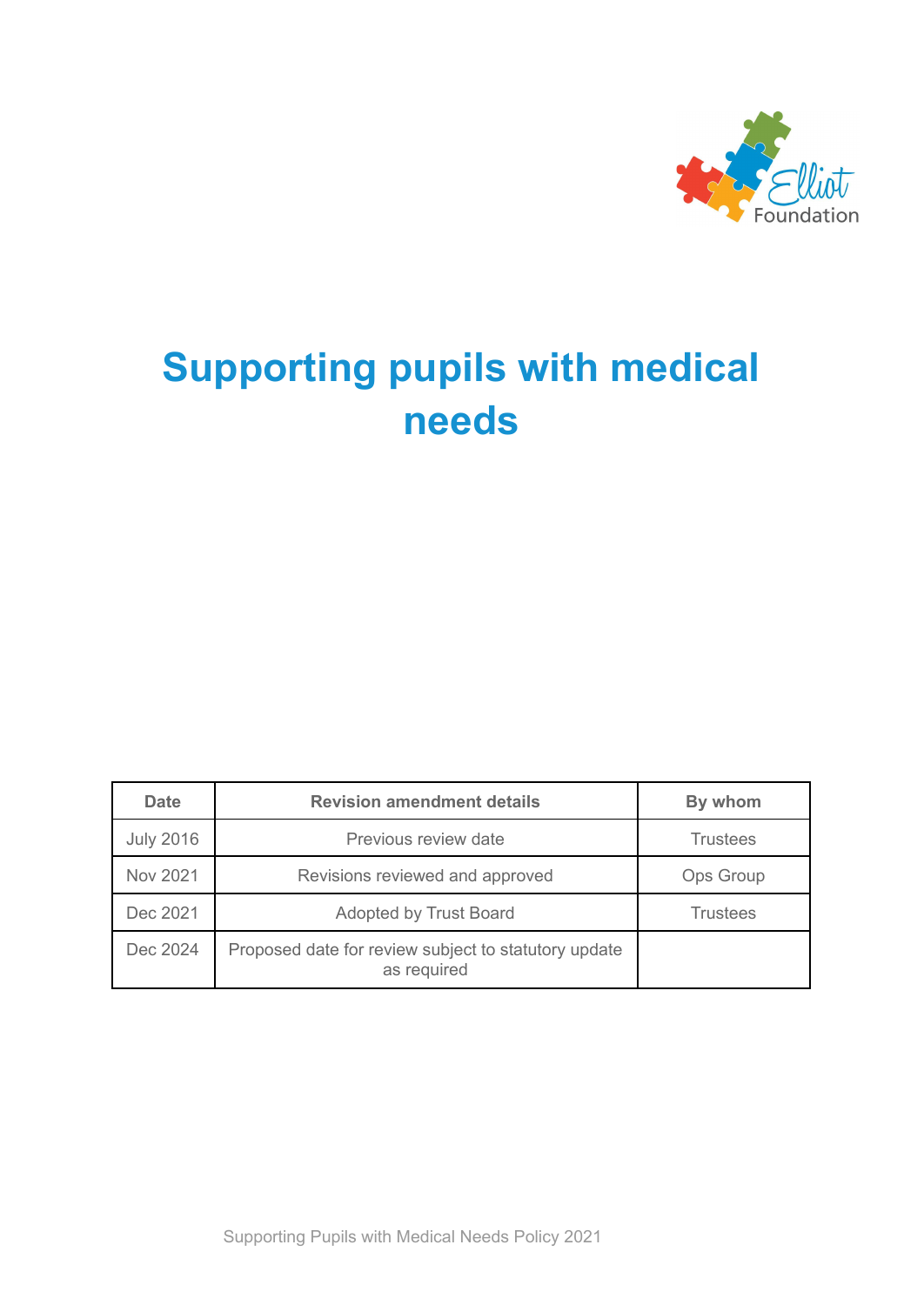# <span id="page-1-0"></span>**Table of contents**

| <b>Table of contents</b>                                           | $\overline{2}$     |
|--------------------------------------------------------------------|--------------------|
| <b>Elliot Foundation Academies Trust Values</b>                    | 3                  |
| <b>Related policies, documents and resources:</b>                  | $\overline{\bf 4}$ |
| <b>Definitions</b>                                                 | $\overline{\bf 4}$ |
| Policy statement, objectives and aims                              | 5                  |
| <b>Definition of Medical Conditions</b>                            | 6                  |
| <b>Roles and Responsibilities</b>                                  | 6                  |
| <b>Individual Healthcare Plans (IHCP)</b>                          | 8                  |
| <b>Administration of medication</b>                                | 9                  |
| <b>Activities and trips procedures</b>                             | 10                 |
| Procedure following the notification of a pupils medical condition | 10                 |
| Procedure for managing a medical emergency                         | 11                 |
| Unacceptable practice and behaviour                                | 12                 |
| <b>Complaints Procedure for Parents and Carers</b>                 |                    |
| Appendix 1: Relevant safeguarding legislation                      | 13                 |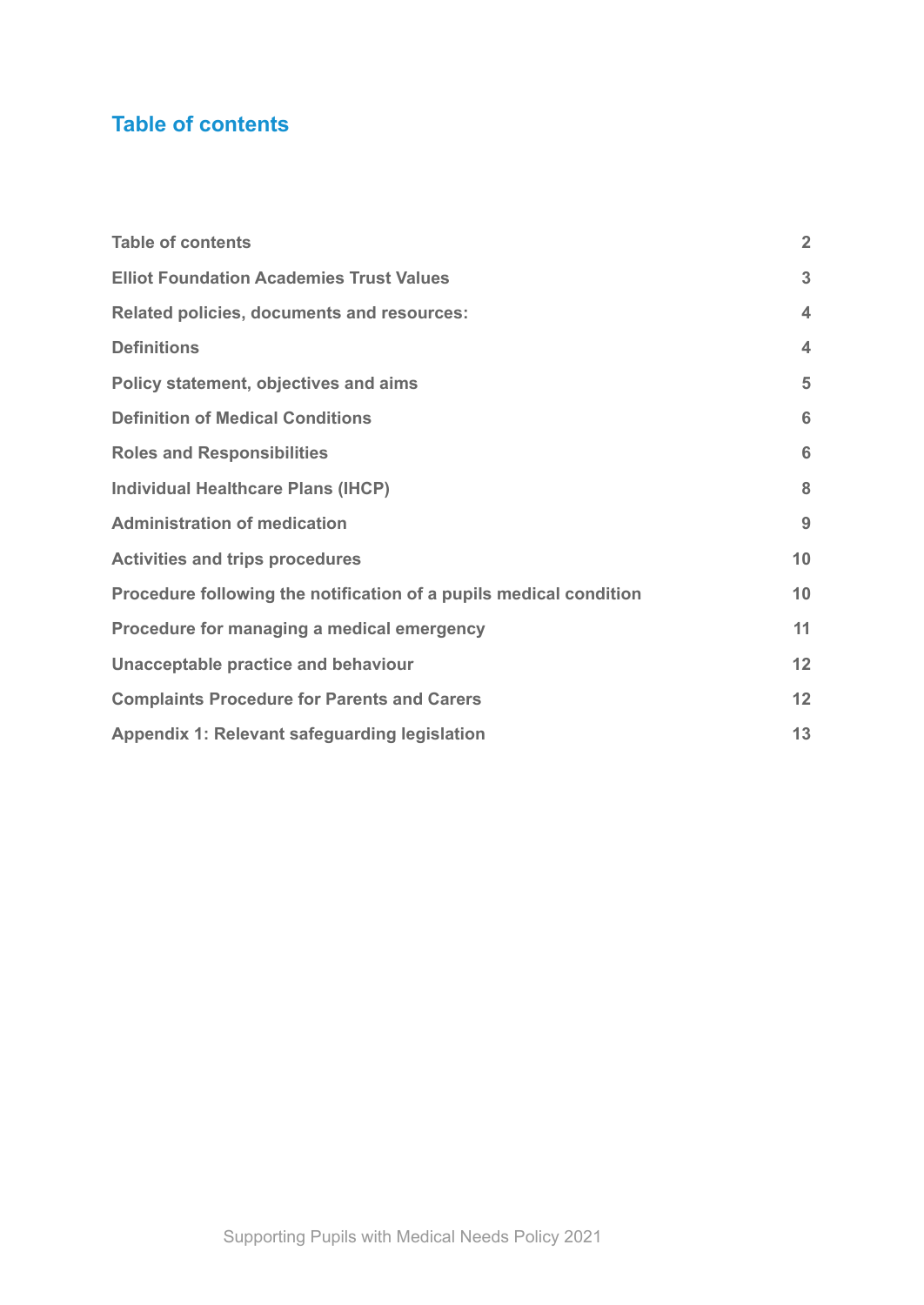## <span id="page-2-0"></span>**Elliot Foundation Academies Trust Values**

#### **1. Put children first**

- a. We trust and value your professionalism
- b. We share the responsibility for the learning and welfare of all of our children
- c. Our purpose is to improve the lives of children

### **2. Be safe**

- a. Don't assume that someone else will do it
- b. Look after yourself, your colleagues and all children
- c. We are all responsible for each other's safety and well being
- d. Discuss any concerns with an appropriate member of staff

#### **3. Be kind & respect all**

- a. People are allowed to be different as are you
- b. Kindness creates the positive environment we all need to flourish
- c. This kindness should extend to ourselves as well as to others

#### **4. Be open**

- a. If you can see a better way, suggest it
- b. If someone else suggests a better way to you, consider it
- c. We exist to nurture innovators and support those who take informed risks in the interests of children

#### **5. Forgive**

- a. We all make mistakes
- b. Admit them, learn from them and move on

#### **6. Make a difference**

- a. Making the world a better place starts with you
- b. Model the behaviour that you would like to see from others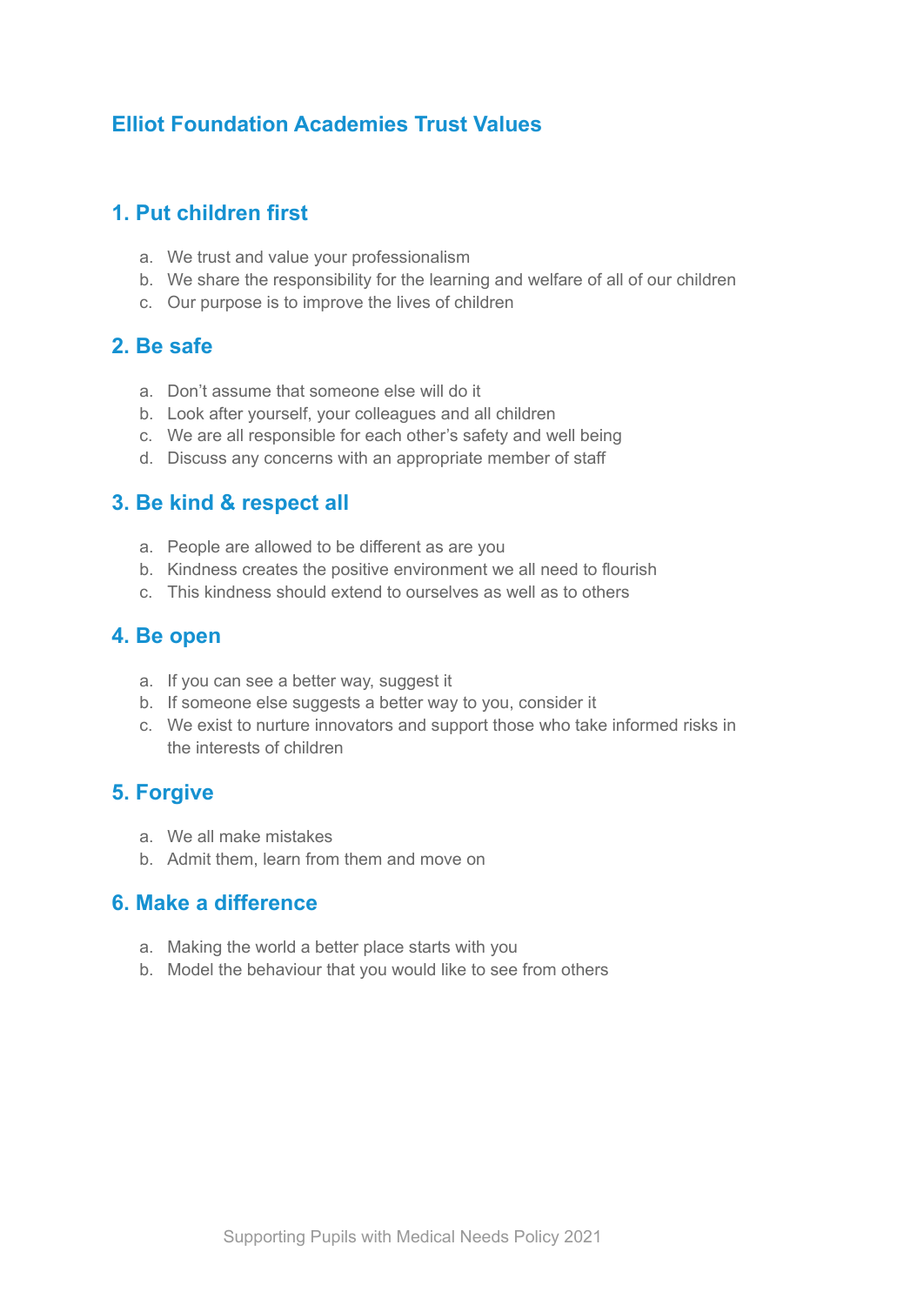## <span id="page-3-0"></span>**1. Related policies, documents and resources:**

[Supporting](https://assets.publishing.service.gov.uk/government/uploads/system/uploads/attachment_data/file/803956/supporting-pupils-at-school-with-medical-conditions.pdf) pupils at school with medical conditions (Department for Education 2015) is statutory and non-statutory guidance that the appropriate authorities must regard when carrying out their statutory duty to make arrangements to support pupils at school with medical conditions.

This policy should be read in conjunction with the following documents:

- Special [Educational](https://www.gov.uk/government/publications/send-code-of-practice-0-to-25) Needs and Disability (SEND) Code of Practice: 0 to 25 years
- Statutory framework for the early years [foundation](https://assets.publishing.service.gov.uk/government/uploads/system/uploads/attachment_data/file/596629/EYFS_STATUTORY_FRAMEWORK_2017.pdf) stage (mandatory framework for all early year providers
- School [Admission](https://assets.publishing.service.gov.uk/government/uploads/system/uploads/attachment_data/file/389388/School_Admissions_Code_2014_-_19_Dec.pdf) Code (statutory guidance)
- Education Inspection [Framework](https://www.gov.uk/government/publications/education-inspection-framework)
- [Children](https://www.legislation.gov.uk/ukpga/2014/6/contents/enacted) and Families Act 2014

Other relevant documents:

- **TEFAT's Safequarding Policy**
- **TEFAT's Concerns and [Complaints](https://d180ur4pf89izg.cloudfront.net/uploads/asset/attachment/3856/Concerns_and_Complaints_Policy_2019.pdf) Policy**
- **[TEFAT's](https://d180ur4pf89izg.cloudfront.net/uploads/asset/attachment/1117/Health_and_Safety_Policy_Feb_2019__3_.pdf) Health and Safety Policy**
- **TEFAT's [Anti-Bullying](https://d180ur4pf89izg.cloudfront.net/uploads/asset/attachment/1466/Anti-Bullying_Policy_2019__1_.pdf) Policy**

## <span id="page-3-1"></span>**Definitions**

● Where the word 'Trust' is used in this document it refers to The Elliot Foundation Academies Trust, the responsible body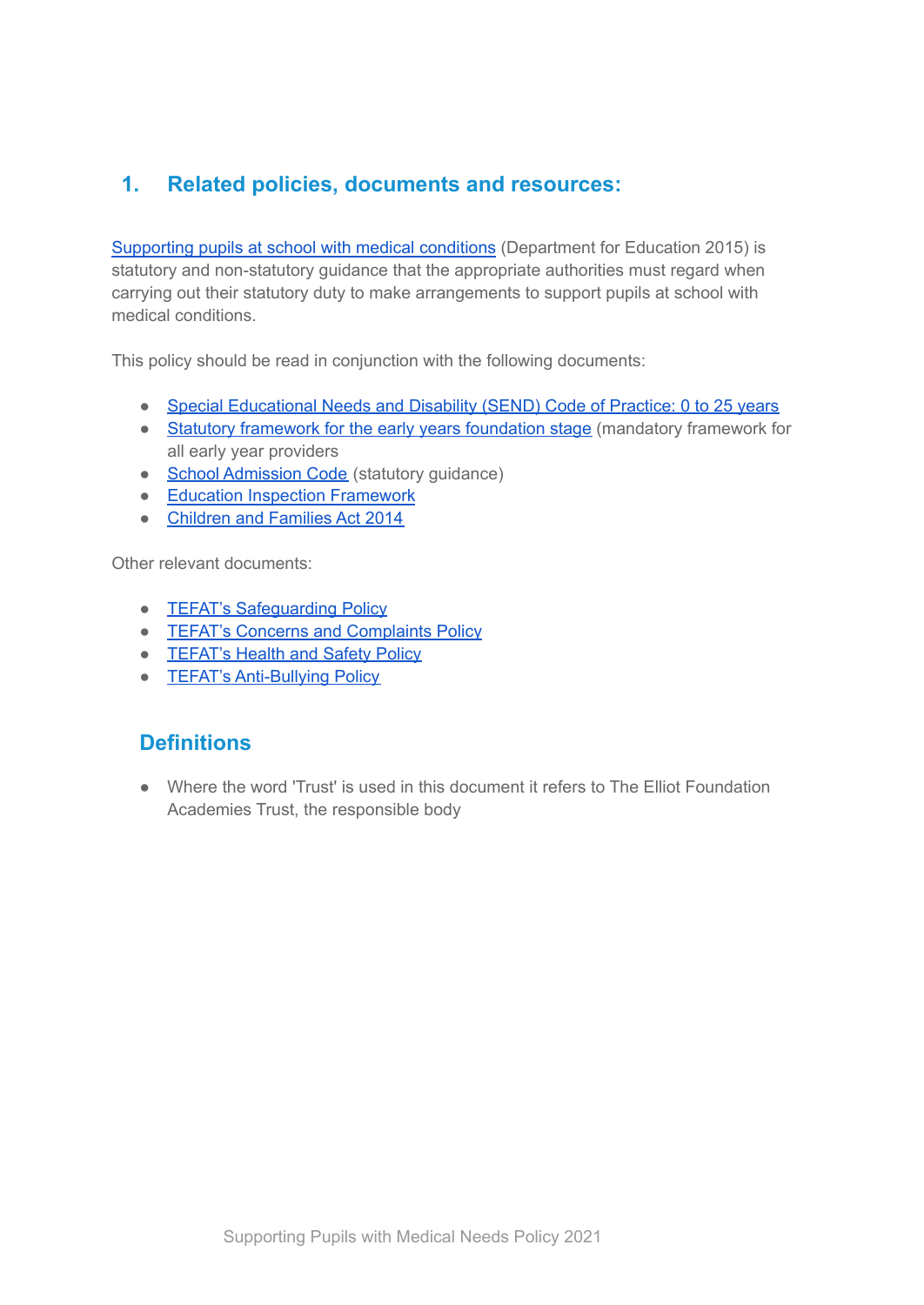## <span id="page-4-0"></span>**2. Policy statement, objectives and aims**

- 2.1. The Trust is committed to ensuring that all pupils on roll, regardless of any medical conditions, can enjoy school life to their full potential and play an active role in their school community whilst remaining safe and healthy. Within the Children and Families Act 2014, there is a duty on the proprietors of academies to ensure that the necessary arrangements are in place to support pupils at school who have a medical condition.
- 2.2. Pupils who have a medical condition should have the support they need to access the entire education offer fully. This includes making sure arrangements are in place for extra-curricular activities or trips that will allow pupils with medical needs to be able to participate to the fullest extent, as well as supporting their physical and emotional needs.
- 2.3. Where children are considered to be disabled as defined with the Equality Act 2010, duties under this Act must be complied with. In the instance that they are also a pupil with special educational needs (SEN) or they have an Education, Health and Care plan (EHCP) this policy should be read in conjunction with the SEND Code of Practice and the locally owned SEND Information Report and Accessibility Plan.
- 2.4. The key objectives are to:
	- Provide parents, pupils and staff with an understanding of how schools will support their pupils with medical conditions with key roles and responsibilities identified
	- Ensure that schools have effective support and systems in place to administer medication to pupils in their care
	- Demonstrate how schools will ensure pupils have equal access to the schools education offer
- 2.5. The key aims are to:
	- Reassure parents that the Trust and the school your child attends can appropriately support any child with a medical need and keep them safe
	- Adopt and follow any statutory policy or guidance in regard to supporting a pupil with medical needs
	- Provide any necessary training or support for staff that is required
	- Ensure that accurate information is held regarding any pupil with medical needs and parents are regularly communicated with and vice versa
	- Work with parents and pupils to create and implement an Individual Healthcare Plan (IHCP) that ensures safe and healthy participation in school life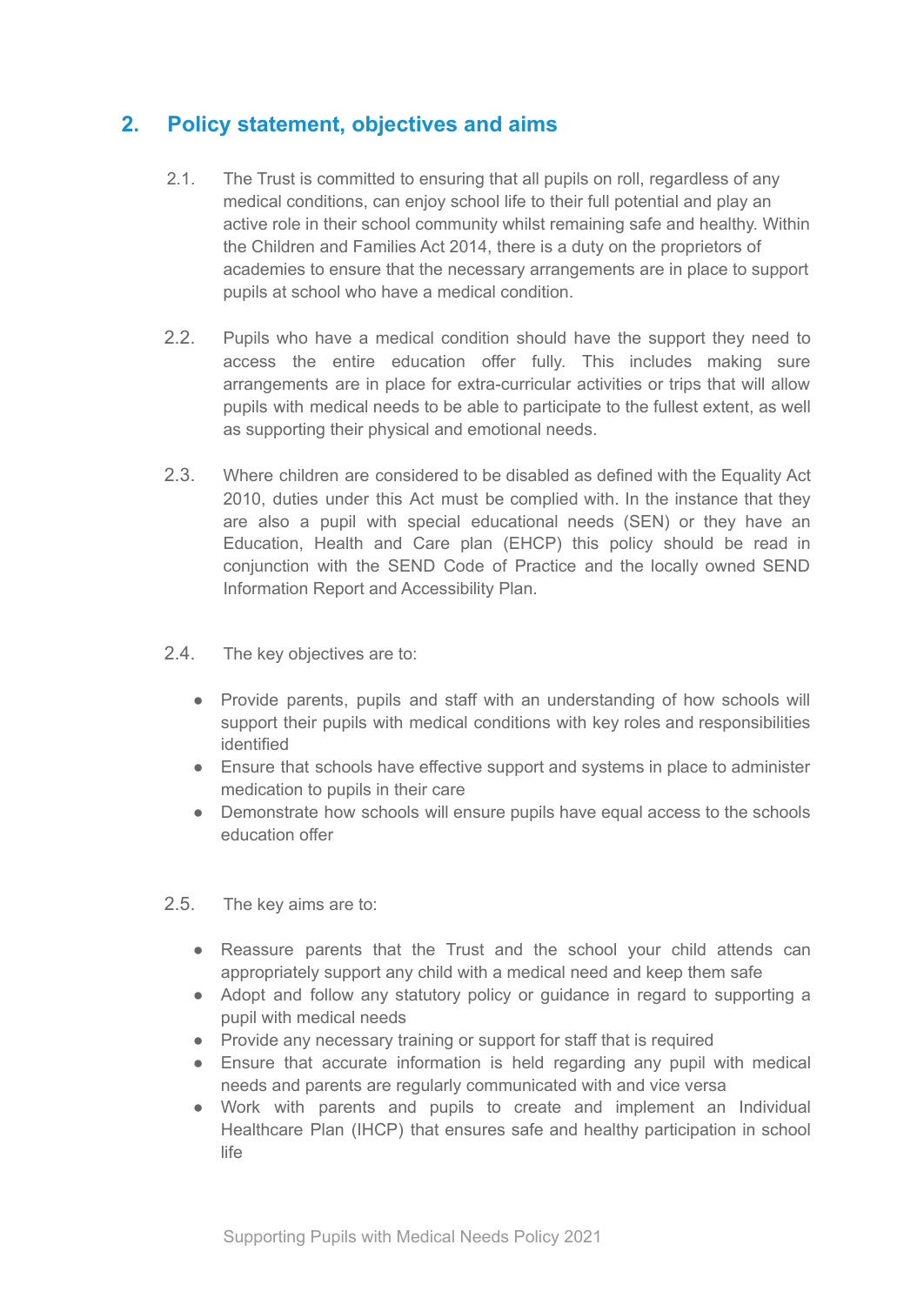## <span id="page-5-0"></span>**3. Definition of Medical Conditions**

Medical Conditions can be defined as:

- Short-term medical conditions; this could be a condition that affects a pupil's ability to participate due to being on a course of medication
- Long-term medical conditions; this could be a condition that fundamentally limits a pupil's access to education and requires ongoing support through an IHCP

### <span id="page-5-1"></span>**4. Roles and Responsibilities**

It is the responsibility of the Trust, Principal and staff to ensure that pupils living with a medical condition are supported effectively and treated equally to their fellow pupils. It is essential that members of the school and wider community work together collaboratively through effective partnerships to ensure that these responsibilities are met.

#### **4.1. The role of the Trust Board:**

- Ensure that arrangements in place are sufficient to meet statutory responsibilities and that policies, plans, procedures and systems are properly and effectively implemented.
- Recognise that children and young people with medical conditions are entitled to a full education and have the same rights of admission to school as other children. This means that no child with a medical condition can be denied admission or prevented from taking up a place in school because arrangements for their medical condition have not been made.
- Ensure that through the DfE Risk Protection Arrangement the appropriate insurance policy is in place to provide liability cover relating to the administration of medication

#### **4.2. The role of the Principal:**

- Responsible for ensuring pupils with medical needs are able to participate fully within daily school life and engage fully with the education offer of the school
- Responsible for policy delivery at the school, ensuring that individuals are made aware of their responsibilities and roles
- Identifying a named individual at the school who is responsible for ensuring pupils with medical needs are supported and their individual needs are met
- Ensure that risk assessments or arrangements for extra curricular activities, trips etc are in place, known by all staff who are providing support and reviewed regularly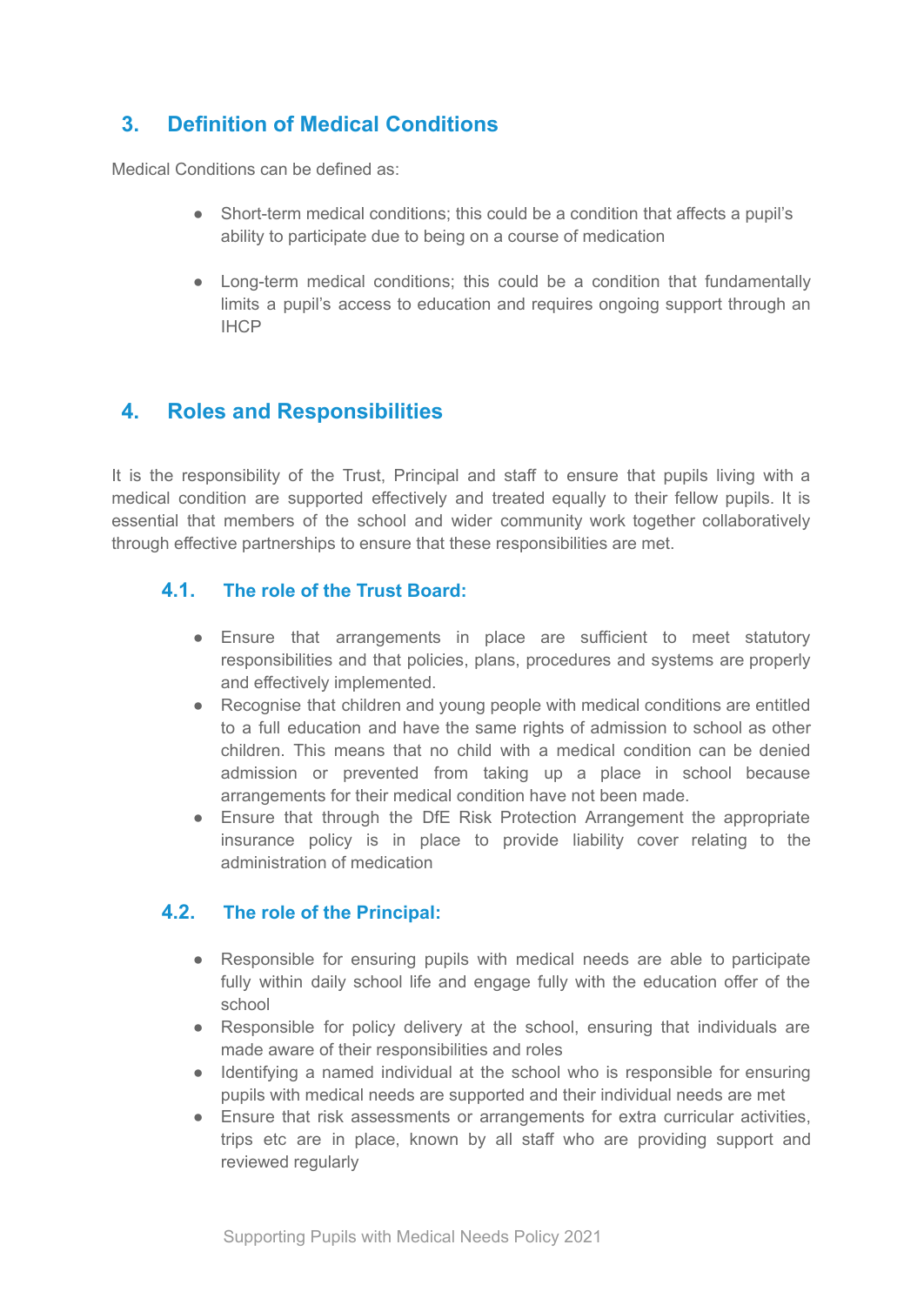- Ensure that training provided is sufficient to enable staff to be competent and have confidence in their ability to support pupils with medical conditions, and to fulfil the requirements as set out in IHCPs. Staff need an understanding of the specific medical conditions they are being asked to deal with, their implications and preventative measures.
- To monitor and review staff training and regularly assess the level of training staff have received, detailing who and how training will be provided
- Overall responsibility for the development of a pupils IHCP and to monitor and review the plan with parents and pupils involved
- Ensure that there are staff available who can deliver any care required as detailed in an IHCP, which includes contingency or emergency plans
- Ensure that there are no unnecessary safeguarding risks to the child or other children, for example in the case of infectious diseases. In this case, schools do not have to accept a child into the academy if it is detrimental to the health of the child or others at that point in time
- Ensures that the systems, procedures and plans are in place and that they are effectively monitored and implemented

#### **4.3. The role of all school staff:**

- Any member of school staff may be asked to provide support to pupils with medical conditions, including the administration of medicines, although they cannot be required to do so. Although administering medicines is not part of teachers' professional duties, they should take into account the needs of pupils with medical conditions that they teach.
- School staff should receive sufficient and suitable training and achieve the necessary level of competency before they take on responsibility to support children with medical conditions.
- Any member of school staff should know what to do and respond accordingly when they become aware that a pupil with a medical condition needs help.
- Actively encourage other pupils to think and act sensitively towards their peers who may have a medical condition
- Staff who are responsible for assisting in the administration of medication cannot be held accountable for any side effects to medication which they are not made aware of.

#### **4.4. The role of those responsible for local governance:**

- Encourage a culture where pupils with medical conditions feel supported to contribute positively to school life and ensure that such pupils can access and enjoy the same opportunities at school as any other pupil
- Encourage recognition of the educational, social and emotional implications that can be associated with medical conditions and the importance of parents' confidence that school will provide effective support for their child's medical condition and that pupils feel safe.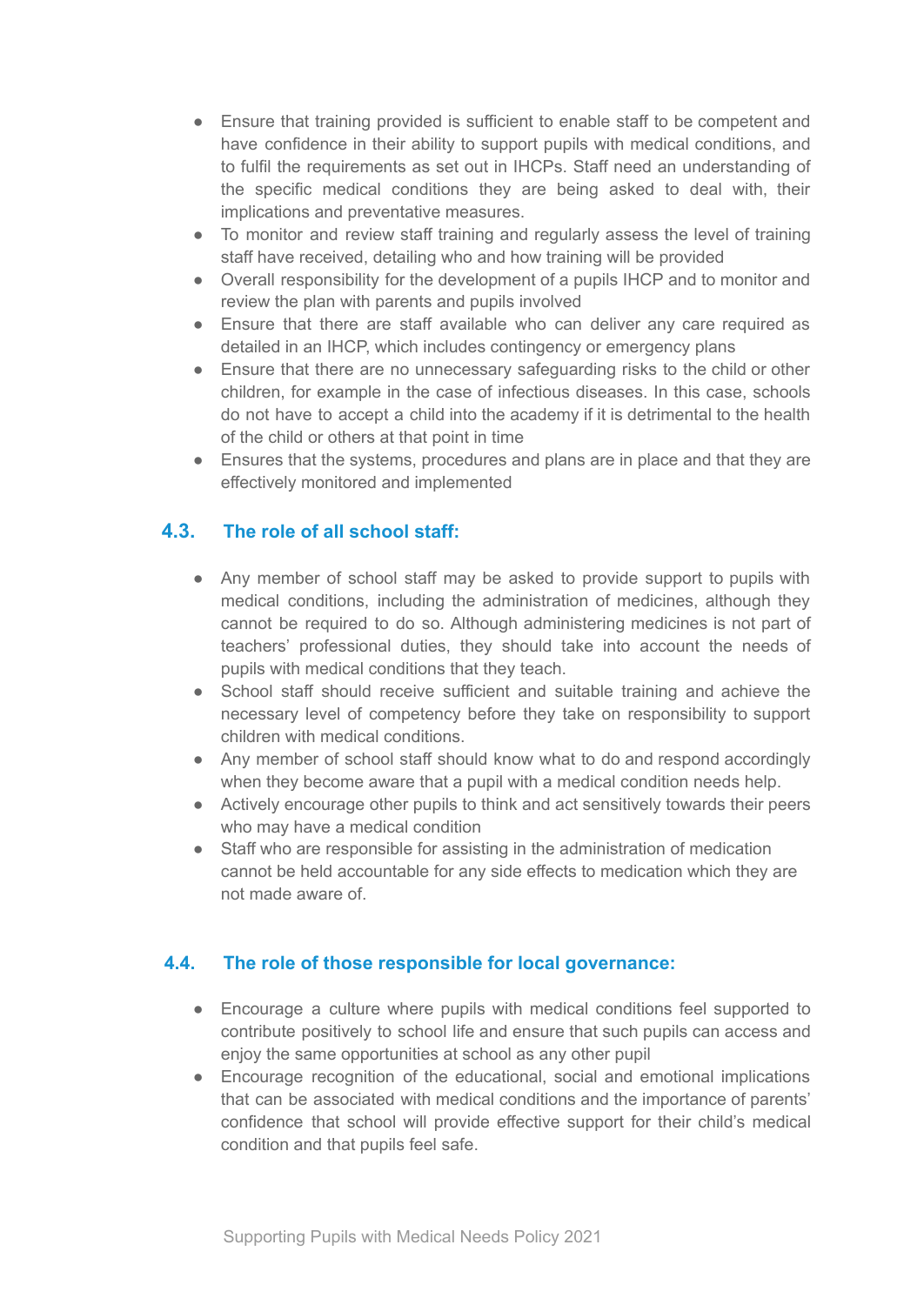#### **4.5. The role of parents and carers:**

- In the first instance, parents are responsible for notifying the school of their child's condition
- It is essential that school staff work and liaise with parents to ensure that pupils needs are met through effective ongoing communication
- Parents are responsible for keeping staff up-to-date with changes or updates in their child's condition that may affect their time at school
- Parents should be a part of the development and review of their child's IHCP and ensure that any actions from the IHCP are fulfilled on their part, for example providing medicine or specialist equipment
- Parents are available and contactable at all times or there is an alternative individual that is contactable if they are unavailable, in case of an emergency

#### **4.6. The role of pupils:**

- Pupils should be involved, where of an appropriate age so to be, with the ongoing development and discussion of their own IHCP
- Peers should be sensitive and consider the feelings and needs of pupils with medical conditions

## <span id="page-7-0"></span>**5. Individual Healthcare Plans (IHCP)**

- 5.1. An Individual Healthcare Plan (IHCP) is put in place for a pupil with ongoing medical needs who requires support on a long term or continual basis. The plan should demonstrate how the school will effectively support the child as well as determine who is responsible for providing the support within school.
- 5.2. The IHCP should be updated whenever there are changes to the pupils' condition and reviewed annually. The school, parents/carers, pupils, any staff involved and if necessary, a healthcare professional should be involved with the process. If a pupil has SEN but not an Education and Healthcare Plan (EHCP), it should also be noted in their IHCP.
- 5.3. Any arrangements set out for pupils must demonstrate an understanding of how their medical needs can impact the ability to learn and participate, as well as encourage self-care and build confidence. Pupils with medical conditions must have full access to the entire education offer which may involve a degree of flexibility and part-time study, these must be considered and should be detailed in the IHCP.
- 5.4. Where appropriate or necessary, schools may want to consider or seek support from external healthcare professionals who may provide support for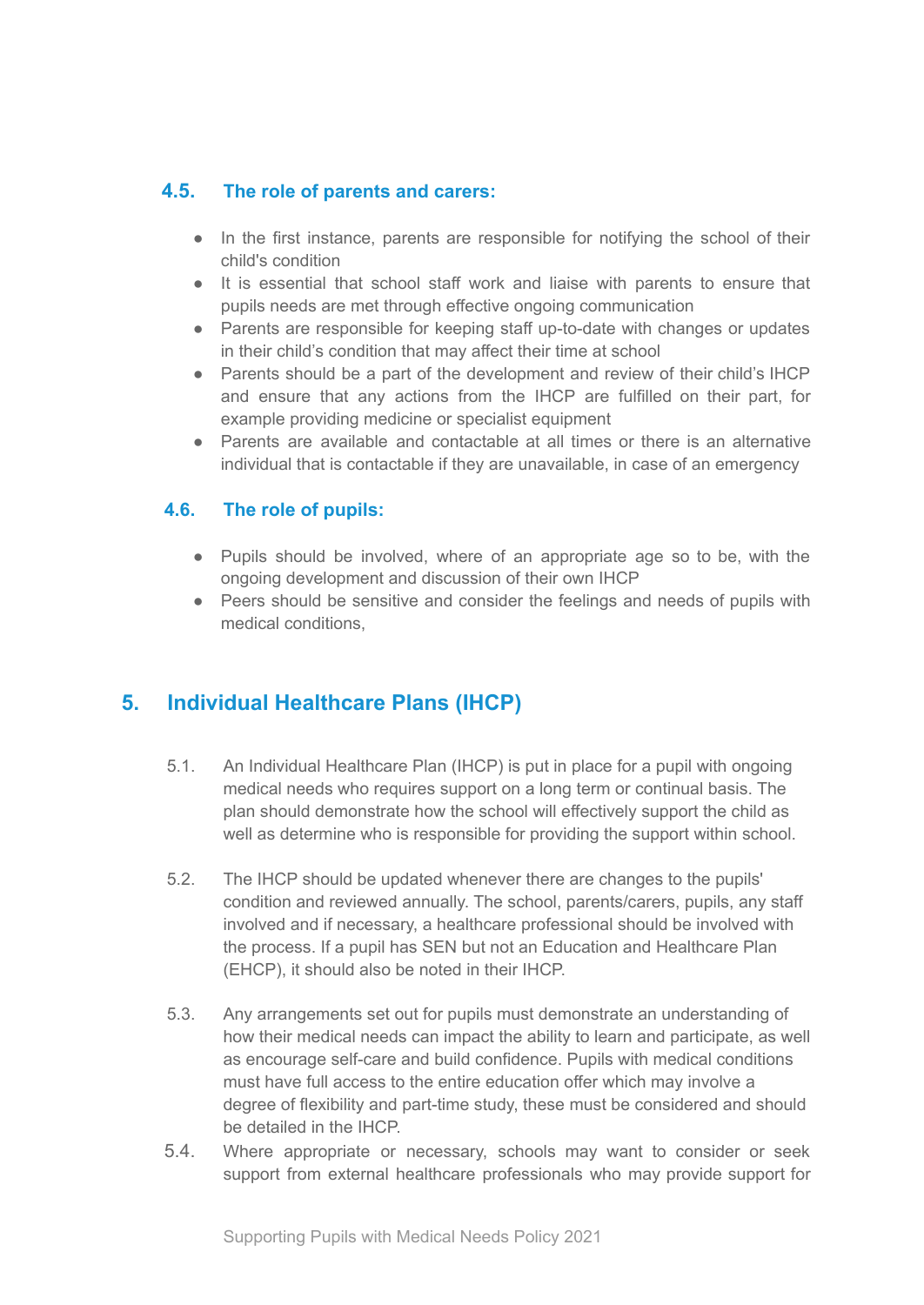developing IHCPs or provide support for more common healthcare problems such as asthma, epilepsy, diabetes etc.

- 5.5. The following information can be included as part of the IHCP:
	- Details of the medical condition
	- Symptoms/signs to be aware of or triggers for the condition
	- Needs as a result of their condition; medication and details of the medication, specialist equipment, any arrangements to get around the school building etc.
	- Support for the educational, social and emotional development of the pupil. This may include managing absence or lateness due to appointments, extra time for school work or examinations, catch up sessions for time missed or support from counselling sessions
	- How much support the pupil will require, whether the pupil will manage their own medication etc. or whether a member of staff will need to assist them
	- The staff who will provide areas of support for the pupil and who else in the school will need to know details of the pupils condition, this could also include external professionals. Details of what training will be provided to those who will be a part of the healthcare plan
	- Written permission from parents to administer medication during school hours. Details of what arrangements will need to be made for extra-curricular activities that will ensure the pupil can fully participate safely and what risk assessments will need to be carried out
	- Confidentiality concerns and how/who will be entrusted with information about the pupil's condition
	- What to do in the event of an emergency and contingency arrangements
	- Pupils may have an emergency healthcare plan provided by their clinician, this may be used to develop their IHP for the school

#### <span id="page-8-0"></span>**6. Administration of medication**

- 6.1. If administration of prescribed medication during the school day is part of the IHCP for the pupil, arrangements must be in place and staff must be appropriately trained. The school must have written permission from parents, staff and the Trust Legal and Governance Director when agreeing to allow them to administer ongoing medication in this manner.
- 6.2. The school will not administer any prescribed or non-prescribed medication to any pupil during the school day without written consent from their parent/carer. Schools should set out the circumstances in which non-prescription medicines may be administered; most likely over the counter medication such as Calpol. All medication must be in the original packaging and dosage requirements must be detailed.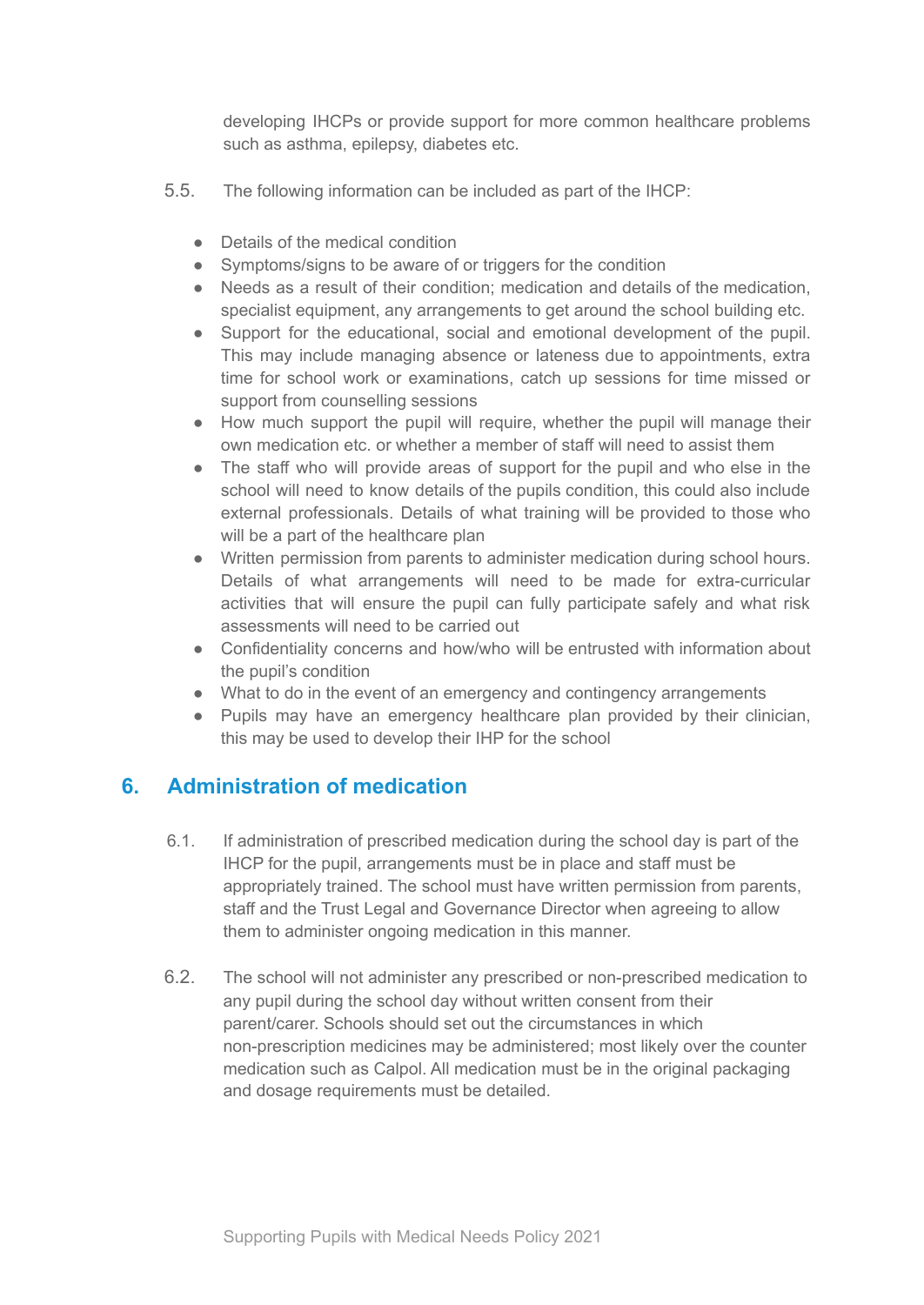- 6.3. Medication storage:
	- Any medication should be kept in a controlled and secure area to avoid the risk of safety to other children.
	- Named staff should only be allowed access to medication and there should be a record of access in school.
	- Any prescribed medication must be clearly labelled and include instructions for dosage, when to administer and any emergency medication. Where medication is unlabelled, staff will not administer medication.
	- Pupils whose medication is stored in the secure area should know where the medication is located in case of emergency
- 6.4. Pupils administering their own medication:
	- If pupils are competent to do so as agreed by all parties, they should be involved in the management and administration of their own medicine where possible. If it is agreed with parents that the child is able to manage their own medication, they will be encouraged to do so.
	- Some pupils may be unable to administer their own medication, therefore will require the help of staff. Staff must be trained on how to administer and if they are unavailable there must be alternative arrangements in place.
	- Where a pupil refuses to follow their IHCP, including the taking of medication, they should not be forced to do so by staff, alternative options for this situation should be detailed in the IHCP. Parents should be notified of their refusal.

## <span id="page-9-0"></span>**7. Activities and trips procedures**

- 7.1. Procedures for extra-curricular activities and day trips or trips abroad should be detailed in the IHCP for the pupil. Every possible effort should be made to ensure that any pupil with a medical condition should be able to participate fully, unless a clinician or healthcare professional advises against their participation for health and safety reasons.
- 7.2. Members of staff accompanying pupils in such activities should be aware of the pupil's condition and how this might impact on their participation. Risk assessments and any specialist arrangements should be made prior to the activity or trip.

## <span id="page-9-1"></span>**8. Procedure following the notification of a pupils medical condition**

8.1. When notified by a parent, carer or health professional that a pupil has received a diagnosis for a long-term medical condition or has a short-term medical need the school must act appropriately by deciding the best course of action for that individual.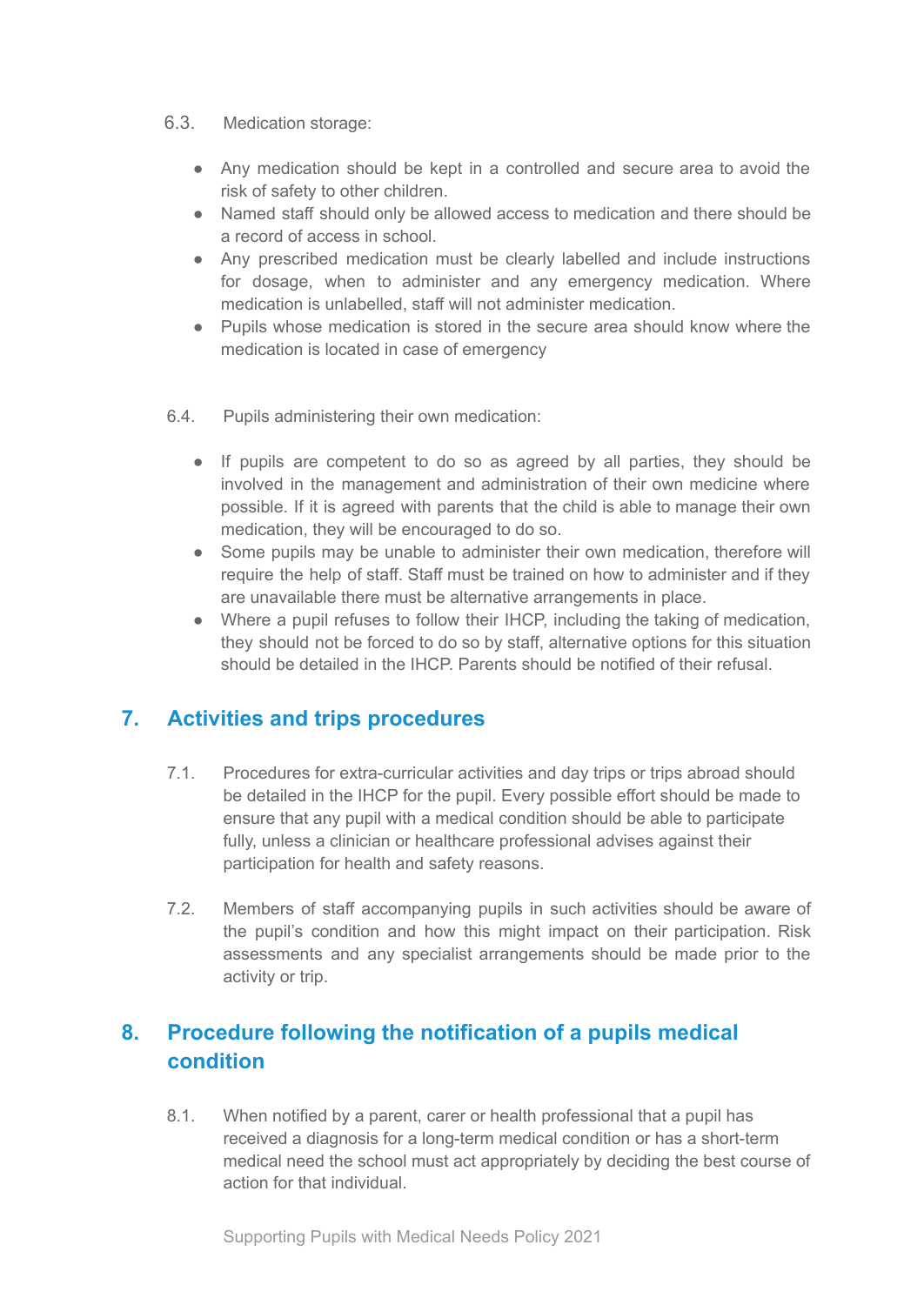- 8.2. After receiving notification the following must be in place:
	- Where a child has received a recent diagnosis or a pupil has arrived at the school midterm without notice of a medical need, the school must make every effort to ensure that suitable arrangements are in place within two weeks of notification
	- Where a child is starting at a new school, for example beginning at the usual September start time, suitable arrangements must be in place ahead of their arrival
	- Where there are reintegration arrangements or when the needs of a pupil change, procedures or any staff training required should be put in place as soon as possible
- 8.3. Schools do not have to wait for a formal diagnosis. Where a condition is unclear or undiagnosed, the school should make reasonable judgment on suitable action to be taken on a case by case basis, using any medical evidence and consultation with parents to ensure the right support is in place for the child.

## <span id="page-10-0"></span>**9. Procedure for managing a medical emergency**

- 9.1. Any medical emergency or situation should be managed under the school's procedures. The Principal is responsible for ensuring that the necessary arrangements are in place for managing any emergency, including planning and risk assessing activities and events.
- 9.2. If a pupil has an IHCP, it should clearly detail what an emergency is in relation to their condition and what action to take in the event of an emergency. All staff should know what constitutes an emergency and the following procedure.
- 9.3. Pupils should be aware of what to do in an emergency situation i.e reporting to a teacher immediately
- 9.4. If a pupil needs to be taken to hospital, a staff member should stay with the child until parents arrive or accompany them in the ambulance if necessary.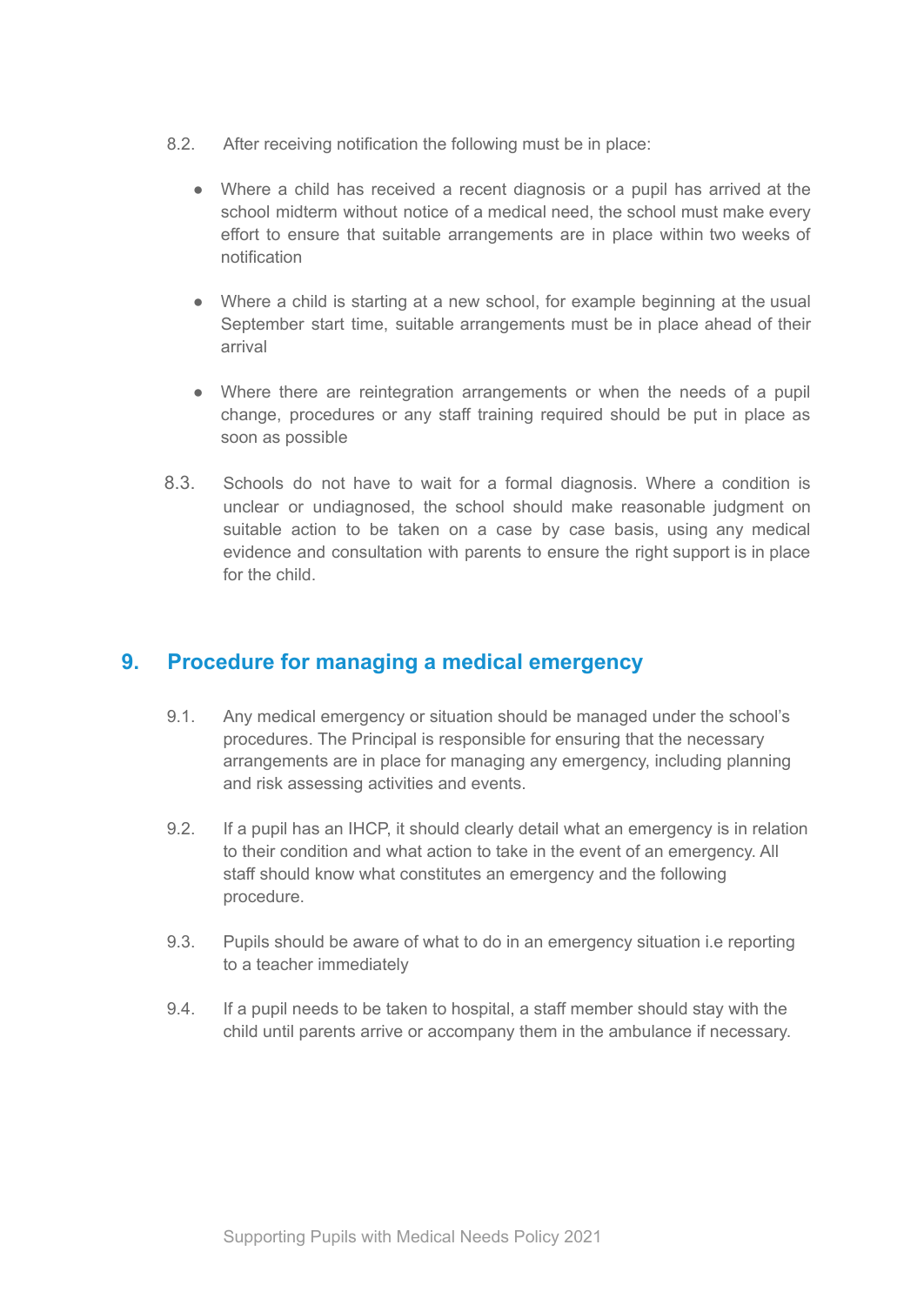## <span id="page-11-0"></span>**10. Unacceptable practice and behaviour**

Practices and behaviour towards pupils with medical conditions that fundamentally put them at risk or exclude them from participation or learning will not be tolerated.

Although school staff should use their discretion and judge each case on its merits with reference to the child's IHCP, it is not generally acceptable practice to:

- Prevent children from easily accessing their medication and/or administering their medication when and where necessary
- Assuming that every child with the same condition requires the same treatment
- Ignore the views of the child or their parents; or ignore medical evidence or opinion (although this may be challenged)
- Send children with medical conditions home frequently for reasons associated with their medical condition or prevent them from staying for normal school activities, including lunch, unless this is specified in their IHCP
- Penalising children for their attendance record if their absences are related to their medical condition, such as hospital appointments
- Leaving pupils unattended or with someone unsuitable when they are feeling unwell
- Prevent pupils from drinking, eating or taking toilet or other breaks whenever they need to in order to manage their medical condition effectively
- Prevent children from participating, or create unnecessary barriers to children participating in any aspect of school life, including school trips, by requiring parents to accompany them
- Require parents, or otherwise make them feel obliged, to attend school to administer medication or provide medical support to their child, including with toileting issues. If this is identified as an issue it must be addressed through the IHCP and Trust support sought.

#### <span id="page-11-1"></span>**11. Complaints Procedure for Parents and Carers**

11.1. In the case where a parent, carer or pupil is dissatisfied with the support or provision that the school has provided, they should in the first instance discuss the concerns directly with the school. If there is no resolution following the discussion with the school, the parent or carer should follow the TEFAT Concerns and Complaints Policy which can be found on the Trust website.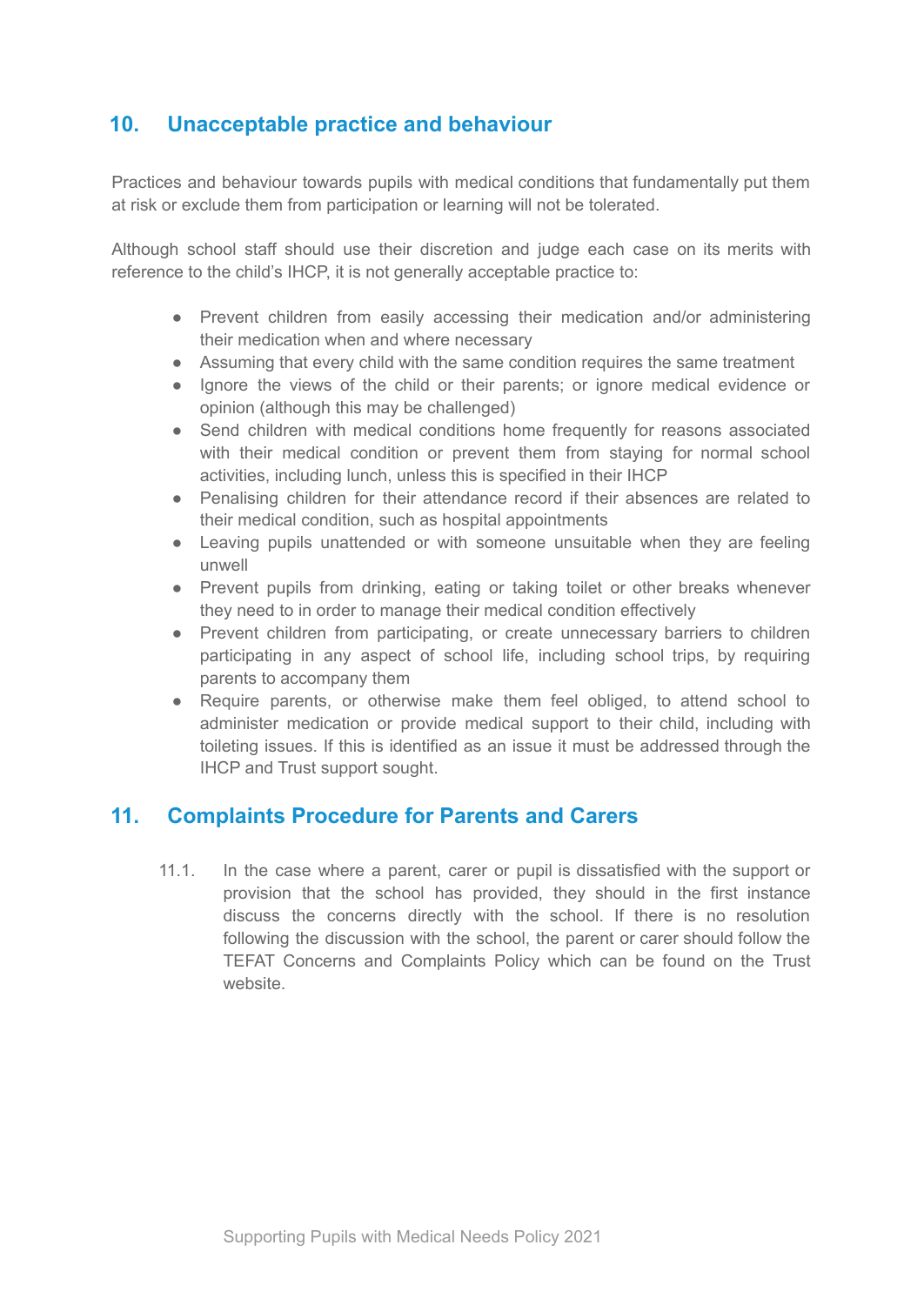# <span id="page-12-0"></span>**Appendix 1: Relevant safeguarding legislation**

This policy has due regard to the following legislation:

**Section 21 of the Education Act 2002** provides that governing bodies of maintained schools must, in discharging their functions in relation to the conduct of the school, promote the wellbeing of pupils at the school.

**Section 175 of the Education Act 2002** provides that governing bodies of maintained schools must make arrangements for ensuring that their functions relating to the conduct of the school are exercised with a view to safeguarding and promoting the welfare of children who are pupils at the school. Part 3, and in particular paragraph 7 of the Schedule to the Education (Independent School Standards) Regulations 2014 sets this out in relation to academy schools and alternative provision academies.

**Section 3 of the Children Act 1989** confers a duty on a person with the care of a child (who does not have parental responsibility for the child) to do all that is reasonable in all the circumstances for the purposes of safeguarding or promoting the welfare of the child.

**Section 17 of the Children Act 1989** gives local authorities a general duty to safeguard and promote the welfare of children in need in their area.

**Section 10 of the Children Act 2004** provides that the local authority must make arrangements to promote cooperation between the authority and relevant partners (including the governing body of a maintained school, the proprietor of an academy, clinical commissioning groups and the NHS Commissioning Board) with a view to improving the wellbeing of children, including their physical and mental health, protection from harm and neglect, and education. Relevant partners are under a duty to co-operate in the making of these arrangements.

**The NHS Act 2006: Section 3** gives Clinical Commissioning Groups a duty to arrange for the provision of health services to the extent the CCG considers it necessary to meet the reasonable needs of the persons for whom it is responsible.

**Section 3A** provides for a CCG to arrange such services as it considers appropriate to secure improvements in physical and mental health of, and in the prevention, diagnosis and treatment of illness, in, the persons for whom it is responsible. **Section 2A** provides for local authorities to secure improvements to public health, and in doing so, to commission school nurses.

Responsible body duties towards disabled children and adults are included in the **Equality Act 2010**, and the key elements are as follows:

• They **must not** discriminate against, harass or victimise disabled children and young people

• They **must** make reasonable adjustments to ensure that disabled children and young people are not at a substantial disadvantage compared with their peers. This duty is